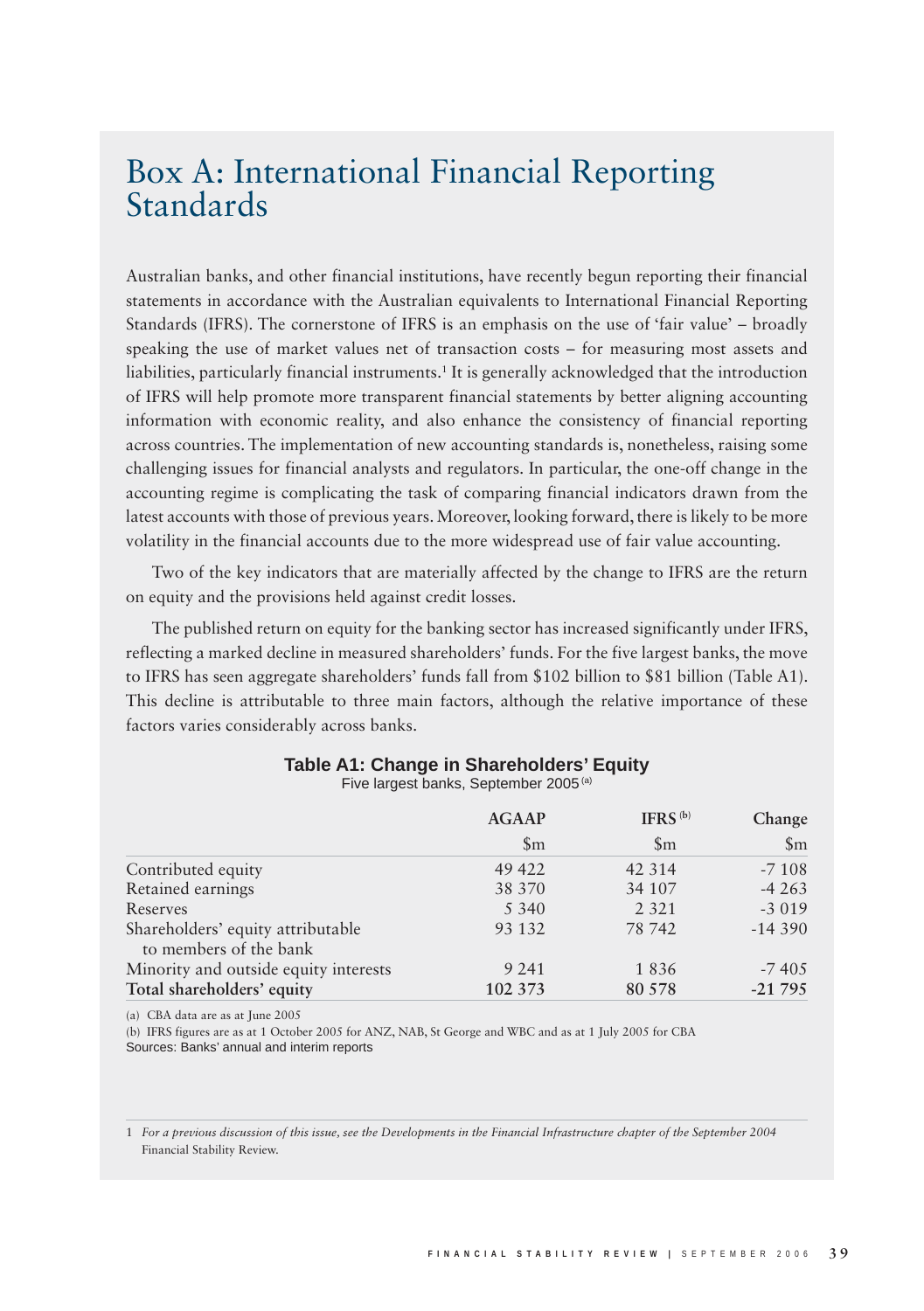The first is that hybrid securities – which have characteristics of both debt and equity – that are settled at maturity for a variable number of a bank's shares are now classified as liabilities, rather than equity. This change, along with other changes in the definition of hybrid securities, reduced measured contributed equity of the five largest banks by around \$6 billion.

The second is that banks with life insurance subsidiaries can no longer recognise the excess of the market value over the net assets of the entities controlled by those subsidiaries (commonly referred to as EMVONA) as shareholders' funds. This change resulted in a \$4½ billion fall in aggregate equity of the five largest banks, with this spread across retained earnings and reserves, owing to differing initial treatment of EMVONA across banks.

The third is that minority interests in banks' controlled wealth management entities were reclassified as liabilities rather than equity, leading to an aggregate fall of nearly \$7½ billion in shareholders' funds.

The introduction of IFRS also saw a significant change in the provisions that banks hold against credit losses. Under the previous accounting standards (AGAAP), banks held general provisions to cover losses at a portfolio level that were incurred but not yet reported, as well as to cover losses arising from expected future events. The main change under IFRS is that accounting measures of general – now termed 'collective' – provisions are more narrowly defined and may not take into account expected losses arising from future events. Based on the latest published accounts of the five largest banks, it is estimated that this change resulted in reported general/collective provisions falling by around 20 per cent (Table A2). Going forward, this decline may be partly offset by a new regulatory requirement for a 'General Reserve for Credit Losses' (see below).

## **Table A2: Change in Provisions**

Five largest banks, September 2005 (a)

|                                | AGAAP          | IFRS <sup>(b)</sup> | Change   |
|--------------------------------|----------------|---------------------|----------|
|                                | $\mathfrak{m}$ | Sm                  | Sm       |
| General/Collective provisions  | 7.370          | 5863                | $-1.507$ |
| Specific/Individual provisions | 1 0.56         | 977                 | $-79$    |

(a) CBA data are as at June 2005

(b) IFRS estimates are as at 1 October 2005 for ANZ, NAB, St George and WBC and as at 1 July 2005 for CBA

Sources: Banks' annual and interim reports

From a regulatory perspective, the Australian Prudential Regulation Authority (APRA) has generally sought to align its prudential standards with the new accounting regime. APRA has, however, recognised that accounting rules may not always be consistent with prudential considerations and has chosen to de-couple prudential standards from IFRS in several areas.2 One of these is the calculation of regulatory capital, where APRA will generally continue to

<sup>2</sup> *See Australian Prudential Regulation Authority (2005), 'Response to Submissions: Adoption of International Financial Reporting Standards, Prudential Approach, 1. Fair Value and Other Issues' and Australian Prudential Regulation Authority (2006), 'Response to Submissions: Adoption of International Financial Reporting Standards, Prudential Approach, 2. Tier 1 Capital and Securitisation'.*